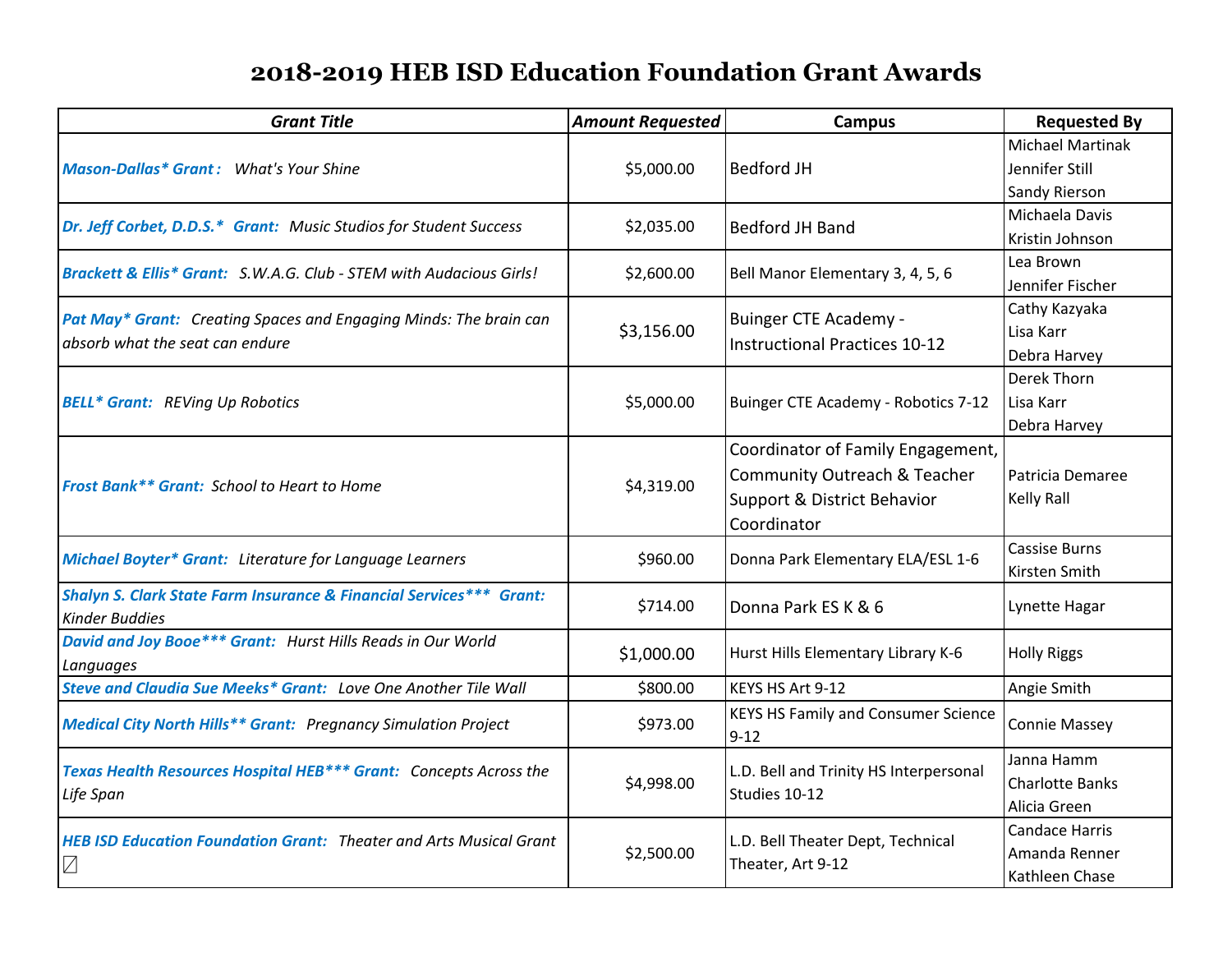## **2018-2019 HEB ISD Education Foundation Grant Awards**

| <b>Grant Title</b>                                                                                                                                                        | <b>Amount Requested</b> | <b>Campus</b>                                                    | <b>Requested By</b>                                                                                                                                                                           |
|---------------------------------------------------------------------------------------------------------------------------------------------------------------------------|-------------------------|------------------------------------------------------------------|-----------------------------------------------------------------------------------------------------------------------------------------------------------------------------------------------|
| City of Bedford** Grant: ISS Above Bedford!                                                                                                                               | \$542.00                | Meadow Creek Elementary PAP Math,<br>On Level Math 6             | Devin Melancon                                                                                                                                                                                |
| Huckabee Community Excellence Fund** Grant: ABC's and 3D                                                                                                                  | \$3,798.00              | Occupational Therapy Dept. PPCD-<br>12th                         | Lori Lang<br><b>Mary Watts</b><br>Mandye Bowers<br>Rebecca Myers<br><b>Kristen Davis</b><br>Aliza Mann                                                                                        |
| State Representative Jonathan Stickland* Grant: Hear the Drum Beat!                                                                                                       | \$1,000.00              | Shady Oaks Elementary Music K-6                                  | Angie Cirino                                                                                                                                                                                  |
| <b>Qualtex* Grant:</b> World of Musical Creation: Quaver Music                                                                                                            | \$795.00                | Shady Oaks Elementary Music K-<br>6th                            | Angie Cirino                                                                                                                                                                                  |
| <b>Debbie Paganelli* Grant:</b> Listening to Create a Love of Learning $\Box$                                                                                             | \$1,200.00              | <b>Shady Oaks Elementary Reading</b><br>and Social Studies 3-6   | Rene Argueta<br><b>Terralynn Hoyt</b><br>Marcia Zorn                                                                                                                                          |
| Atmos Energy* Grant: Anyone "Kano" Make a Computer!                                                                                                                       | \$3,800.00              | Shady Oaks, Stonegate, Donna Park<br><b>Computer Science 3-6</b> | Melissa Tanksley<br><b>Elise Roberts</b><br><b>Becky Hansen</b>                                                                                                                               |
| Dr. Gene and Mary Kay Buinger* Grant: Give Us a Voice                                                                                                                     | \$4,784.00              | <b>Special Education EE-12</b>                                   | Deborah Pullano<br><b>Annalise Clark</b><br>Kristi McCrary<br>Allyson Lannom<br>Karen Hurtado<br>Madeline French<br><b>Susan Downey</b><br>Rachel MacAlpine<br>Dana Winborne<br>Amanda Cumbie |
| Mike and Margaret Collins* Grant: Bridging the Gap II: Expanding the<br>Multicultural Literature in Order to Scaffold Our Curriculum Laterally<br>and Vertically $\nabla$ | \$2,500.00              | <b>Trinity High School English</b><br>Department 10-11           | Rebecca Jones<br>Stephanie Pendagrast<br>Lauren Baumgarten                                                                                                                                    |